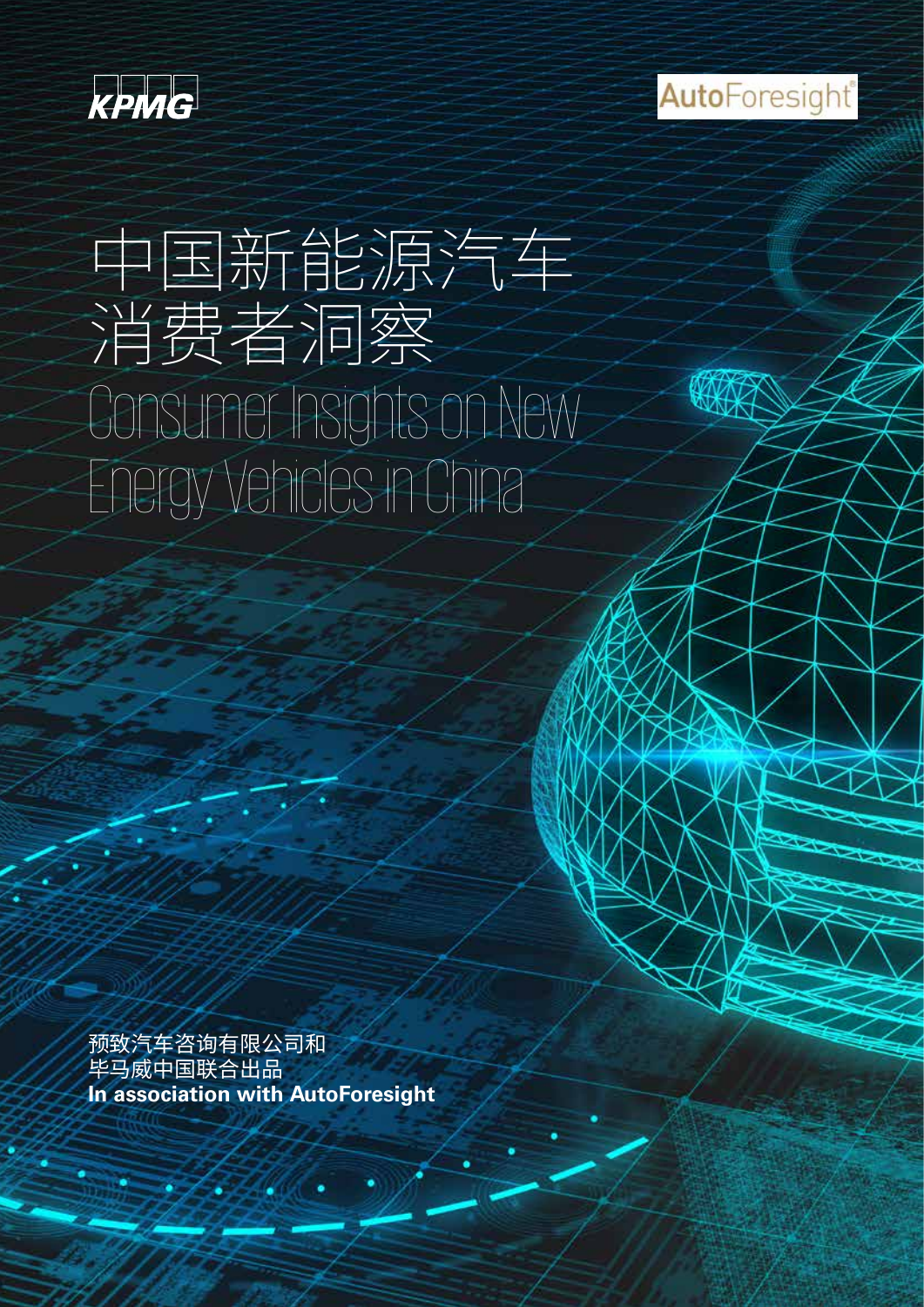### 中国的潜在买车人士是 既受政策、经济诱因驱动, 又有环保意识的消费者。

Potential Chinese customers are policy- and economically driven, environmentally conscious consumers

回顾 2016 年,中国的新能源汽车市 场长足发展,新能源汽车销量超过 50 万辆的佳绩。中国的消费者为什么选 购新能源汽车或电动汽车呢 ? 更重要 的是,购买新能源汽车的消费者对新 能源汽车有何看法 ?

毕马威中国与汽车业市场调研机构 AutoForesight 联手对 220 位新能源 汽车车主和潜在买车人士开展了一项 调研,以了解中国的汽车消费者目前 和未来的需要和诉求,调研结果颇出 乎意料。



In 2016, we saw an impressive increase in the new energy vehicle (NEV) market in China, with over half a million new NEV car sales. Why would Chinese customers choose to buy an NEV or electric vehicle (EV)? Most importantly, what do potential NEV buyers think about the topic of NEVs?

© 2017 毕马威企业咨询 ( 中国 ) 有限公司 — 中国外商独资企业,是与瑞士实体 — 毕马威国际合作组织 ("毕马威国际") 相关联的独立成员 © 2017 毕马威企业咨询 ( 中国 ) 有限公司 — 中国外商独资企业,是与瑞士实体 — 毕马威国际合作组织 ("毕马威国际") 相关联的独立成员 所网络中的成员。版权所有,不得转载。

预致汽车有限公司与毕马威国际合作组织 ("毕马威国际") 和各成员所为各自独立的实体。 预致汽车有限公司与毕马威国际合作组织 ("毕马威国际") 和各成员所为各自独立的实体。

KPMG China and market & industry research firm AutoForesight have conducted a survey of 220 NEV owners and potential NEV buyers to understand the needs and wants of current and future Chinese automobile consumers – and the results are surprising.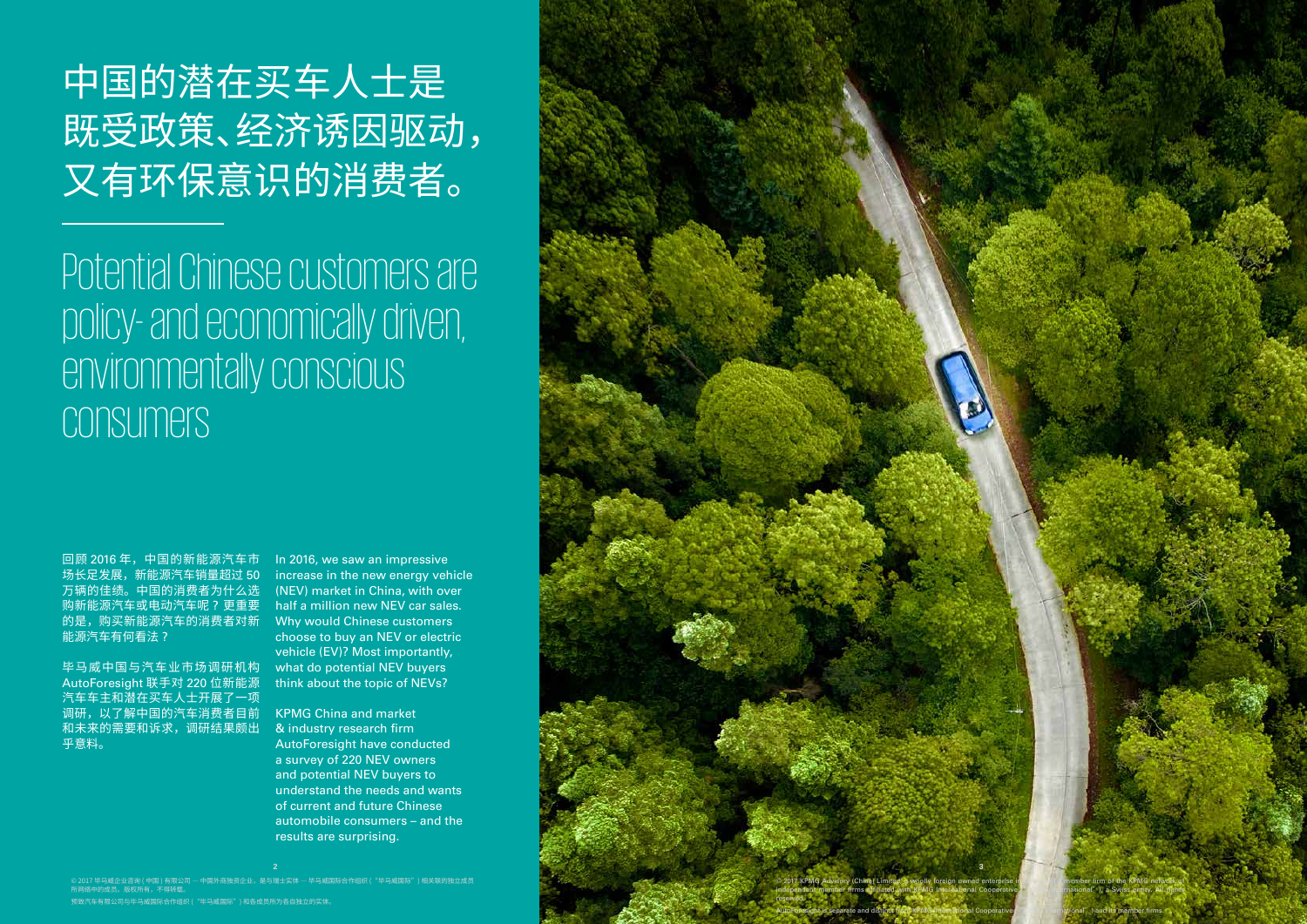**4 5**

© 2017 KPMG Advisory (China) Limited, a wholly foreign owned enterprise in China and a member firm of the KPMG network of independent member firms affiliated with KPMG International Cooperative ("KPMG International"), a Swiss entity. All rights

### 动机和理由 Motivation and rationale



在中国的新能源汽车车主和潜在买车人士之中,70% 的受访者在工作日平均 驾驶里数达 40 公里,周末驾驶里数达 40 公里的百分比下跌至 65%。电动汽 车的主要用途是上班出行。调查发现,两类受访者都认为与内燃机汽车 ( 传统 燃油汽车 ) 相比,电动汽车在经济上更划算,而且更环保,国家补贴也是促使 消费者买车 / 拥有汽车的重要因素,特别是在一些需要限量拍卖私车牌照, 交通比较拥堵的大城市。

购买电动汽车的原因是多方面的。虽然车主表示主要原因是免费私车牌照和 国家补贴,潜在买车人士认为购买电动汽车的主要原因是维保费用较低,而 且有利于保护环境,其次是免费私车牌照。

但是,消费者过去对新能源汽车的疑虑仍然存在。首次购买新能源汽车的车 主和潜在买车人士认为电动汽车的缺点是电池续航力不足 ( 及电池技术 )、充 电速度缓慢,以及充电设施短缺等。大多数新能源汽车车主会在家中或工作 地点 ( 如有充电设施 ) 为汽车充电。然而虽有疑虑,仍有 45% 的现有新能源 车主表示将来会再购一辆新能源汽车,反映消费者对新能源汽车的未来仍有 信心。

中国的新能源汽车车主和潜在车主对电池的续航力也有类似的期望。超过 70% 的受访者期望电动汽车续航力为 350 公里,他们认为这个距离应可足够 满足其驾驶需要。在可接受的最长充电时间方面,超过 53% 的新能源汽车车 主目前接受 4 小时的充电时间 ( 潜在车主 – 73%),而大多数新能源汽车车主 (84%) 期望最快充电时间在 1 小时以内 ( 潜在车主 – 61%)。

Of the Chinese NEV owners and potential buyers, 70 percent need to travel an average of up to 40km on weekdays. This drops to 65 percent on weekends. The primary use of EVs is commuting to work. The research found that both groups believe that compared to internal combustion engine (ICE) cars (conventional vehicles), electric vehicles are more economical and environmentally friendly, and that state subsidies are important factors in buying/owning a car, especially in dense cities with car licence plate quotas.

The reasons for purchasing an EV are manifold. While owners say the key reasons are free car licence plates and state subsidies, potential buyers believe that the main reasons for purchasing EVs is the lower maintenance costs and environmental protection benefits, followed by the free licence plates.

However, previous concerns about NEVs remain. First-time NEV owners and potential buyers see the drawbacks of EVs as the battery range (and the battery technology), the slow battery charging speed, as well as the availability of charging pole infrastructure. The majority of NEV owners primarily charge their cars at home or at their workplace (if charging infrastructure is provided). However, 45 percent current NEV owners would purchase another NEV, demonstrating customers' belief in the future of NEVs.

Chinese NEV owners and potential owners have quite similar expectations with regard to range. Over 70 percent expect the range of EVs to be 350km, which they believe would sufficiently cover their mobility needs. In terms of the longest acceptable battery charging time, more than 53 percent of NEV owners would currently accept a charging time of up to four hours (potential owners – 73 percent), while the majority of NEV owners (84 percent) expect a maximum fast charging time of within one hour (potential owners – 61 percent).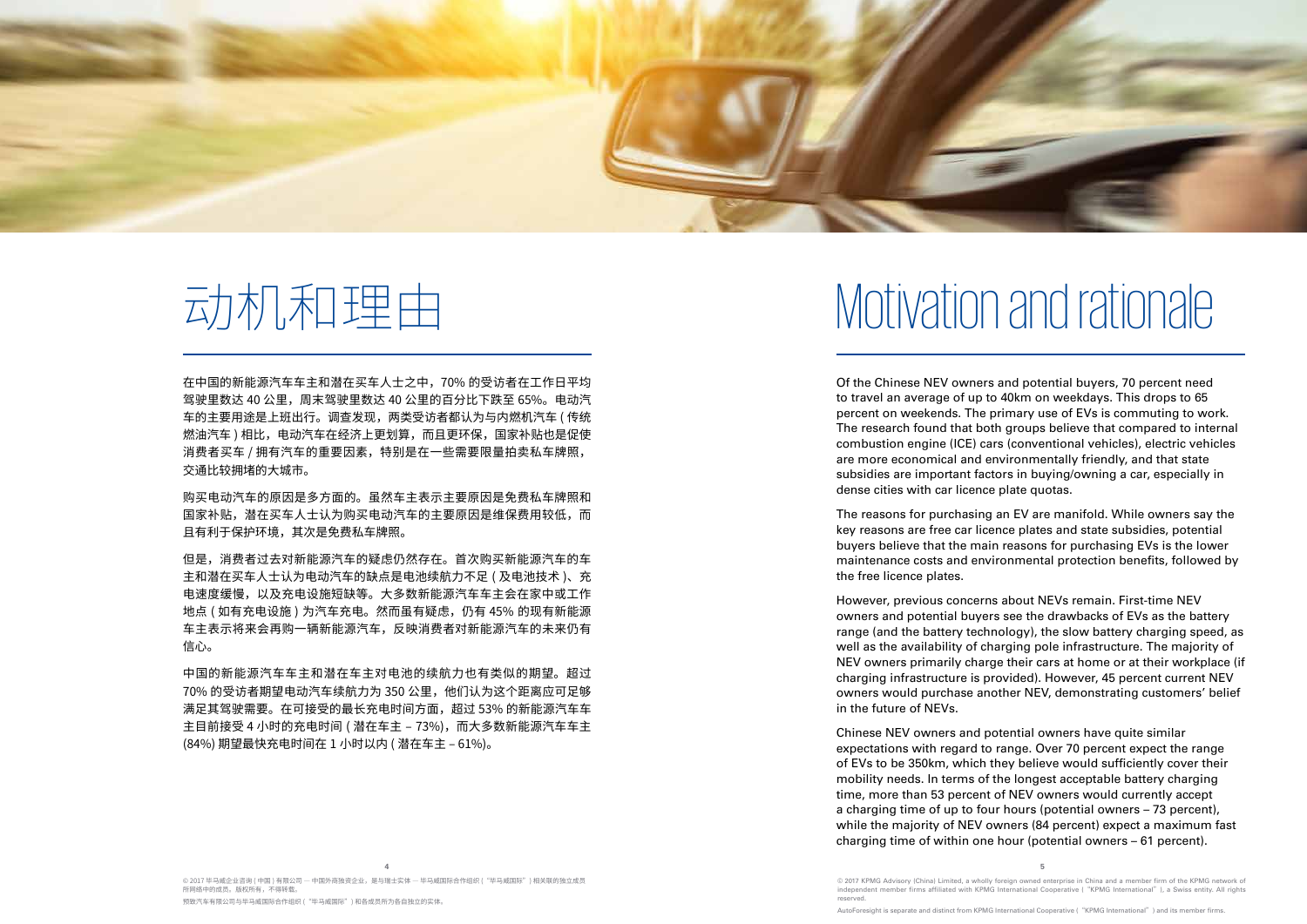

**6 7**

© 2017 KPMG Advisory (China) Limited, a wholly foreign owned enterprise in China and a member firm of the KPMG network of independent member firms affiliated with KPMG International Cooperative ("KPMG International"), a Swiss entity. All rights

## Brand awareness and preference

由于中国政府会运用税务激励、补贴和免费私车牌照等措施鼓励消费者购买 本地制造品牌的新能源汽车,所以本地制造的新能源汽车销量占据最大份额 并不足为奇。调查发现,受访者对比亚迪汽车、荣威和北汽等中国品牌的偏 好和认识特别明显。值得注意的是,受访者主要认识的外国品牌 ( 但只限于潜 在消费者 ) 是特斯拉,而且排名在比亚迪和荣威之后。

除了品牌认识外,产品质量和专业服务也是车主购买汽车的两大原因。对于 潜在消费者来说,品牌认知是关键,其次是新能源汽车领域的行业领导地位 和科技的成熟度。

## 品牌认知和 偏好

As the Chinese Government is using tax incentives, subsidies and free licence plates to encourage customers to buy locally produced NEV brands, it is not surprising that most sales come from domestically produced NEVs. The survey found that Chinese brand preference and awareness is especially strong for BYD Auto, Roewe and BAIC. Interestingly, the major foreign brand that has brand recognition (but only for potential customers) is Tesla, which is ranked behind BYD and Roewe.

After brand awareness, product quality and professional service are the other two reasons that owners purchase their vehicles. For potential customers, brand awareness is key, followed by industry leadership in the NEV space and the maturity of the technology.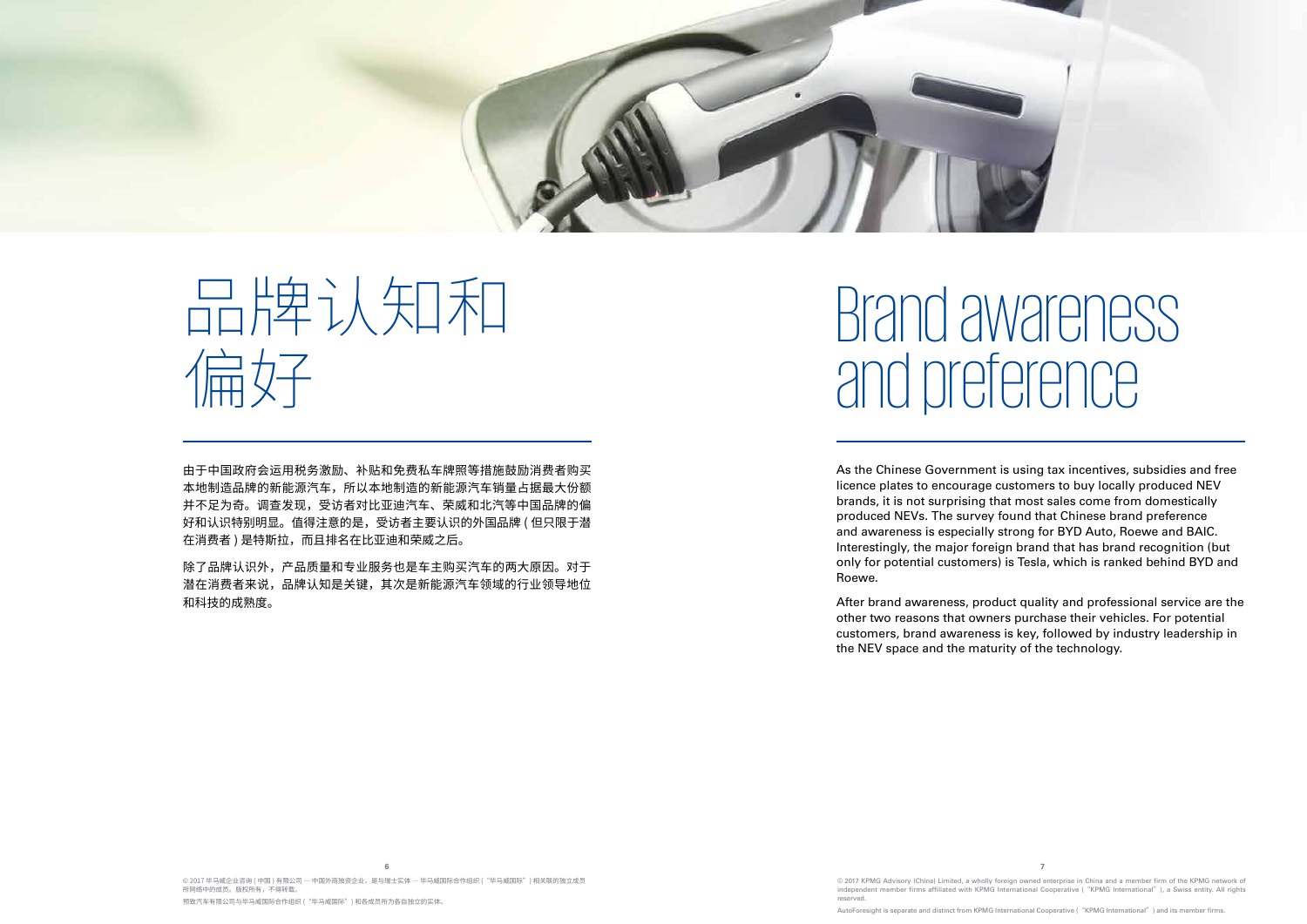© 2017 KPMG Advisory (China) Limited, a wholly foreign owned enterprise in China and a member firm of the KPMG network of independent member firms affiliated with KPMG International Cooperative ("KPMG International"), a Swiss entity. All rights

# Beyond EVs

中国社会,特别是较年轻的消费者较容易接受新科技,尤其是为日常生活带 来便利的高科技产物,例如手机银行、社交媒体、网购等。对消费者来说便 利才是关键。因此,我们发现新能源汽车车主,尤其是潜在车主对未来的新 能源汽车功能有新的期望,虽然不是硬性要求。

他们的最大期望是新能源汽车能够把半自动及 / 或全自动驾驶功能作为标配。 自动驾驶、停车辅助和其他高级驾驶辅助系统 (ADAS) 功能在两大消费者类别 中的排名均位于前列。在新能源汽车车主中,49% 的受访者期望新能源汽车 能够具备 3 级自动驾驶功能 (解放双眼), 32% 期望具备 2 级自动驾驶功能 (解 放双手 ),而高达 68% 的潜在消费者期望未来的新能源汽车可同时具备 2 级 和 3 级自动驾驶功能。两大消费类别的受访者均同意 3 级自动驾驶功能将大 幅改善驾驶质量,因此可提升生活水平。

现有的新能源汽车车主和潜在消费者对电动汽车共享经济态度正面。当问到 选择自行驾驶的电动汽车,还是共享汽车服务时, 65% 的受访者表示虽然他 们仍希望拥有自己的汽车,但他们会使用共享汽车服务。

Chinese society – especially younger consumers – embrace new technologies, especially high-tech features that help them in their everyday life, such as mobile banking, social media and mobile commerce. Convenience is key. As such, we observed that NEV owners and especially potential owners have new expectations – if not demands – about future NEV features.

Foremost, they expect standard NEV features to include semi- and/ or fully autonomous features. Ranked high amongst both customer groups are autopilot, parking assistance and other advanced driver assistance system (ADAS) features. Of NEV owners, 49 percent would expect NEVs to have autonomous driving Level 3 (eyes off), and 32 percent expect Level 2 (hands off), while a robust 68 percent of potential customers would like see both Level 2 and 3 of autonomous driving in their future NEV. Both groups agree that Level 3 would greatly improve their quality of mobility and therefore be a quality of life improvement.

Current NEV owners and potential buyers have quite a positive attitude towards the sharing economy regarding electric vehicles. When it comes to choosing self-driving EVs from car-sharing services, 65 percent of all respondents agree they would use this service, while acknowledging that they would still want to own their car.



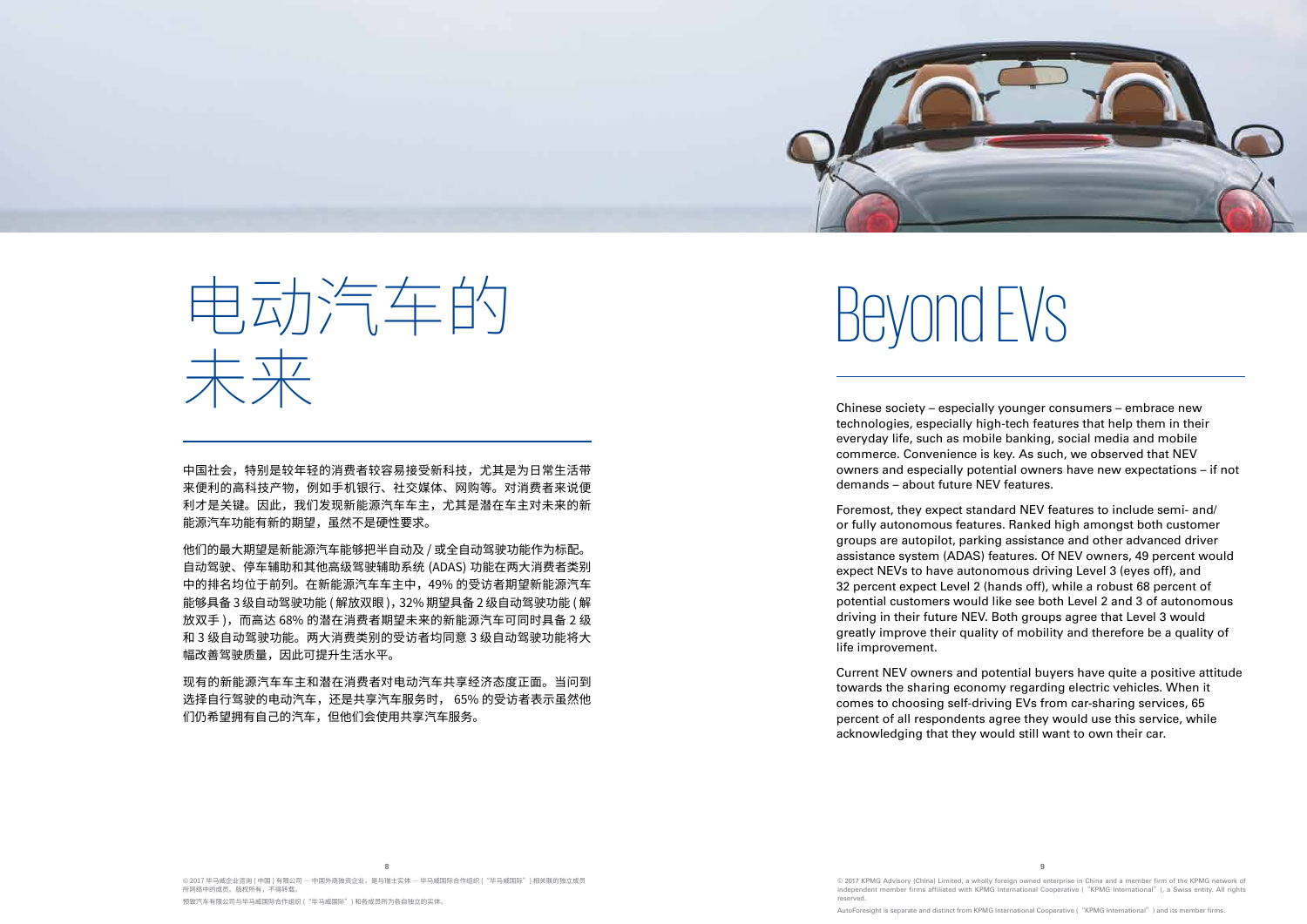© 2017 KPMG Advisory (China) Limited, a wholly foreign owned enterprise in China and a member firm of the KPMG network of independent member firms affiliated with KPMG International Cooperative ("KPMG International"), a Swiss entity. All rights reserved.

**10 11** © 2017 毕马威企业咨询 ( 中国 ) 有限公司 — 中国外商独资企业,是与瑞士实体 — 毕马威国际合作组织 ( "毕马威国际" ) 相关联的独立成员 所网络中的成员。版权所有,不得转载。 预致汽车有限公司与毕马威国际合作组织 ("毕马威国际") 和各成员所为各自独立的实体。

### The China 随着电动汽车在中国市场渐受欢迎,而且社会越来越接受以电动汽车取代传 perspective

统的内燃机汽车。中国的消费者对电动汽车的期望值也在不断上调,以满足 他们不断上升的驾驶需要。中国的消费者当然明白科技进步才能确保安全, 但他们对电动汽车对消费者,以至整个社会所扮演的角色有着清晰的期望。 简而言之, 电动汽车既要满足他们的驾驶需要 ( 出行及合理的充电速度 ), 而 且还有利于保护环境。电动汽车应具备先进技术和模式 ( 自动驾驶和分享经 济 ),从而彻底改变未来驾驶对社会的意义。最重要的是电动汽车要让使用者 享受到更优质的生活。





With EVs gaining traction in the China market and getting more acceptance in society as a real alternative to traditional ICE vehicles, Chinese consumers are raising the bar regarding their expectations of EVs to fulfil their mobility needs. Chinese consumers are realistic enough to realise that technology needs to improve in order to ensure safety; however, they have very clear expectations about how they see the role of EVs for themselves as well as for society. In a nutshell, EVs should meet their mobility needs (commuting and reasonable charging speed) and be environmentally friendly. They should revolutionise the way that future mobility will shape the society they are living in and be equipped with advanced technology (autonomous and sharing). Most importantly, they should improve consumers' lifestyle.

### **About this Survey**

KPMG China and AutoForesight conducted a survey of 220 owners and potential owners of new energy vehicles in China to gain a better understanding of current and future consumer preferences for Chinese automobiles. One hundred respondents are owners of new energy vehicles, while 120 are potential owners. Eighty percent of the survey respondents are between 30 and 35 years old.

### **关于此次调研**

为了要了解中国的汽车消费者目前和未来的需要与诉求,毕马威中国与汽车业市场调研 机构 AutoForesight 联手对 220 位新能源汽车车主和潜在买车人士进行了一项调研。其 中 100 位受访者是新能源汽车车主,而其余 120 位受访者则是潜在买车人士。八成的受 访者年龄介于 30 到 35 岁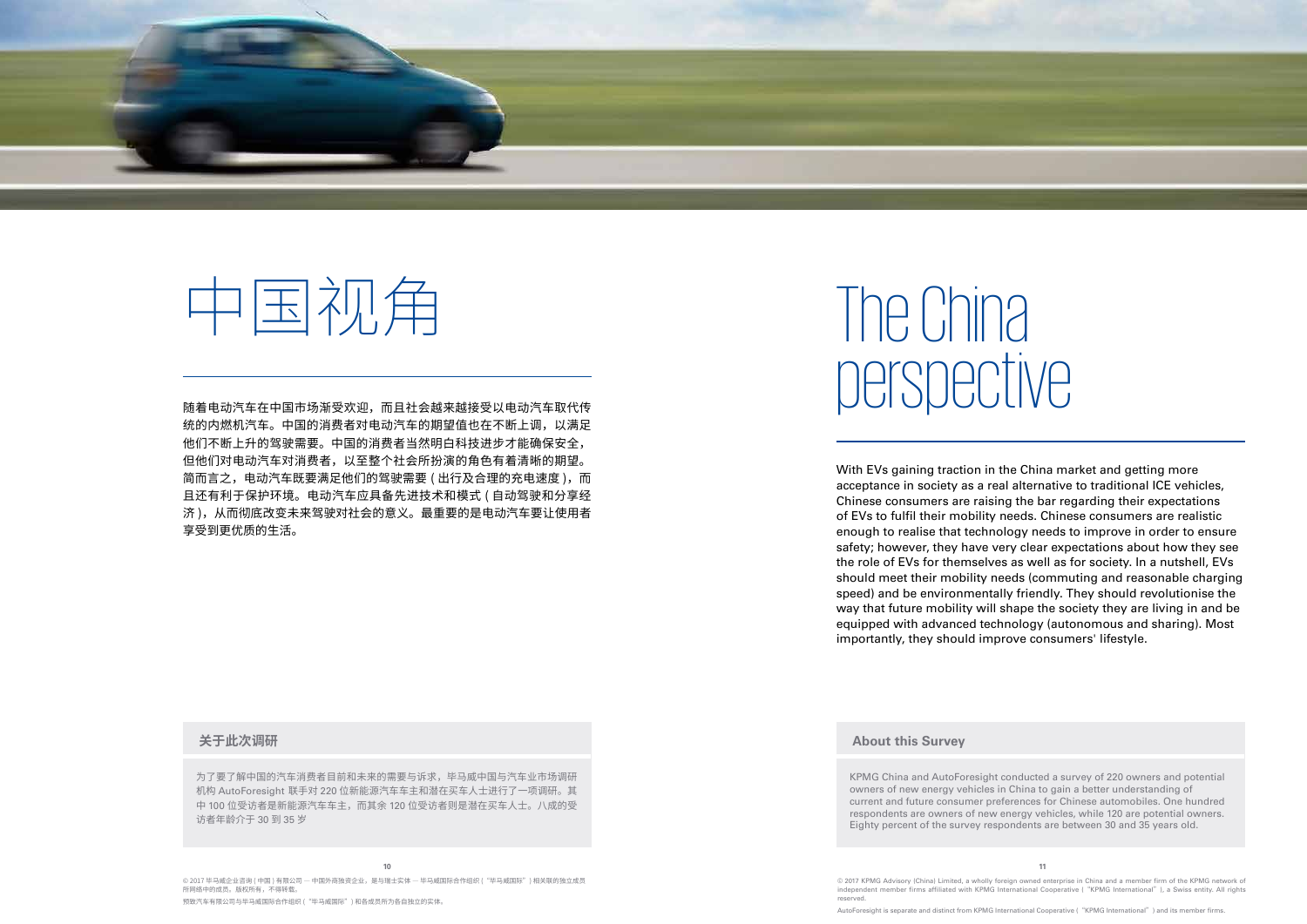# 联系方式 Contact us



**陈友合** 汽车行业主管合伙人 毕马威中国 **Huu-Hoi Tran** Partner, Advisory Head of Automotive Sector KPMG China 电话 Tel: +86 (10) 8508 5922 电邮 Email: huuhoi.tran@kpmg.com



**张豫**  创始人 预致汽车咨询有限公司 **Yale Zhang**  Founder AutoForesight 电话 Tel: +86 (21) 3868 0868 电邮 Email:yz@autoforesight.com



© 2017 毕马威企业咨询 ( 中国 ) 有限公司 一 中国外商独资企业,是与瑞士实体 一 毕马威国际合作组织 ( "毕马威国际" ) 相关联的独立成员 所网络中的成员。版权所有,不得转载。 预致汽车有限公司与毕马威国际合作组织 ("毕马威国际") 和各成员所为各自独立的实体。

.<br>17 KPMG Advisory (China) Limited, a wholly foreign owned enterprise in China and a member firm of the KPMG network of<br>eendent member firms affiliated with KPMG International Copperative ("KPMG International"), a Swiss en rative ( "KPMG International" ), a Swiss entity. All rights